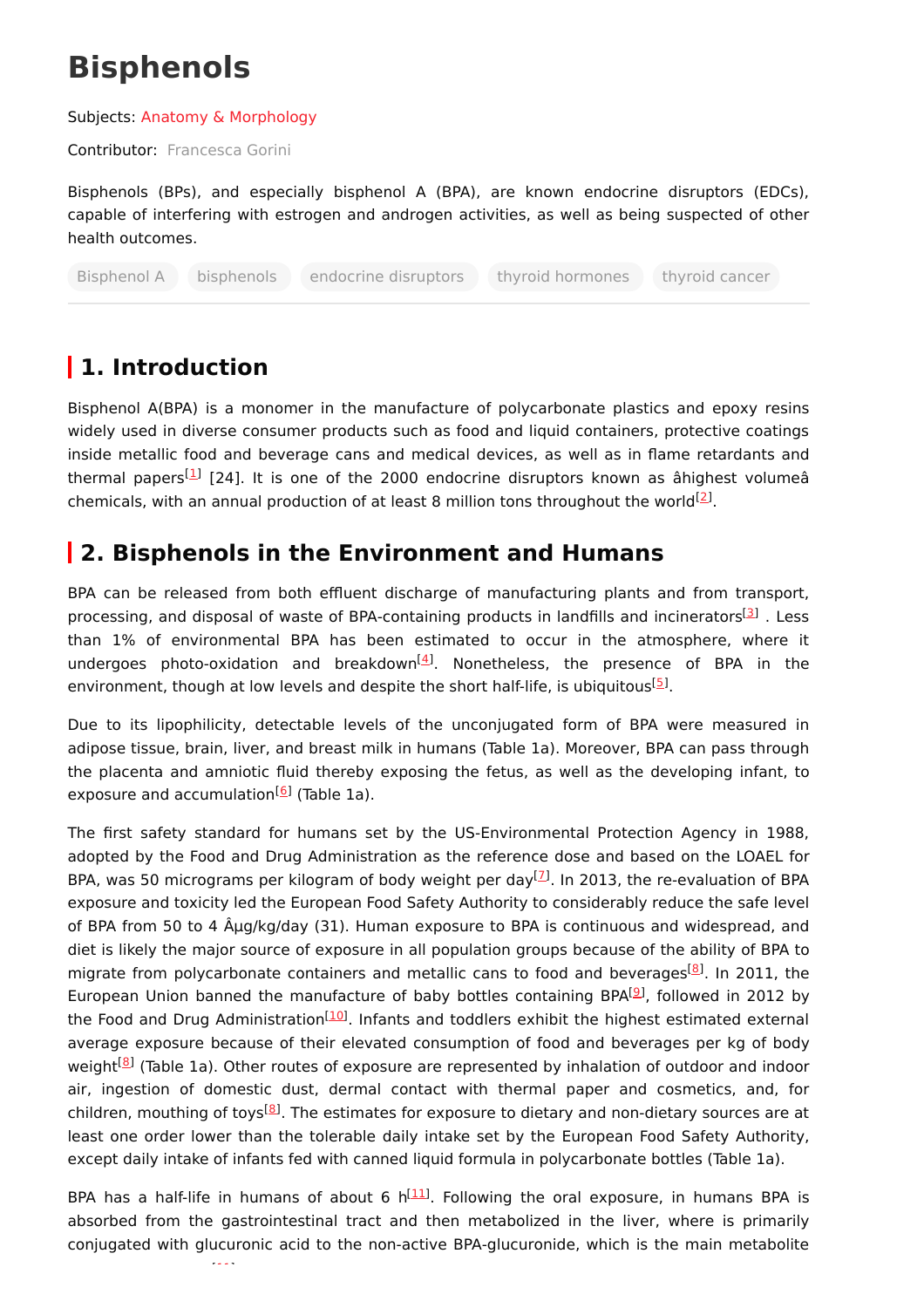in urine and blood<sup>[[11](#page-4-1)]</sup>. Urinary total BPA (conjugated + free), considered the most appropriate biomarker to assess human exposure<sup>[\[12](#page-4-2)]</sup>, was detected among the different age classes in 88% to 98% of volunteers who participated in the National Health and Nutrition Examination Survey<sup>[\[12](#page-4-2)]</sup>. Significantly higher concentrations have been detected in children than in adolescents and adults whereas BPA levels measured in the blood of adults are approximately one order of magnitude lower than those found in the corresponding urine<sup>[\[13](#page-4-3)]</sup> (Table 1a).

Several structural analogues were introduced in the market to replace BPA $[14]$  $[14]$  $[14]$ . Bisphenol F (BPF; 4,4â²-dihydroxydiphenylmethane), bisphenol S (BPS; 4,4â²-sulfonyldiphenol), and bisphenol Z (BPZ; 1,1-bis(4-hydroxyphenyl)-cyclohexane) are used in epoxy resin products<sup>[\[15](#page-4-5)]</sup>, in cleaning products and thermal paper<sup>[\[16](#page-4-6)]</sup>, and in highly heat resistant plastic materials and electrical insulation<sup>[\[17](#page-4-7)]</sup>, respectively. BPAF (1,1,1,3,3,3-hexafluoro-2,2-bis(4-hydroxyphenyl)propane) is a fluorinated derivative widely used in the manufacturing of polycarbonate copolymers with 10,000 to 500,000 pounds annually produced in the United States<sup>[\[18\]](#page-4-8)</sup>. BPA substitutes have been detected in various environmental matrices, and, with a few exceptions, their concentration values in urine are lower than those of BPA<sup>[\[19](#page-4-9)]</sup> (Table 1b).

Tetrabromobisphenol A (TBBPA), a persistent compound synthesized by bromination of BPA initially replaced polybrominated diphenylthers, at present is the most widely employed brominated flame retardant, with a reported 2011 volume of 120 million pounds in the United States<sup>[\[20](#page-4-10)]</sup>. In the last years, tetrabromobisphenol S (TBBPS) and tetrachlorobisphenol A (TCBPA) have been extensively used as alternatives to TBBPA<sup>[\[21](#page-4-11)]</sup>. TBBPA is measured in the environment and in human body<sup>[[22](#page-4-12)]</sup>, and TBBPA exposure represents a significant health risk especially for children residing in an e-waste processing region<sup>[[23\]](#page-5-0)</sup> (Table 1c).

| (a) Bisphenol A                          |                                  |                  |  |
|------------------------------------------|----------------------------------|------------------|--|
| <b>Environmental Matrix</b>              | Concentration                    | <b>Reference</b> |  |
| Surface water                            | nd-1.95 $\hat{A}\mu g/L$         | [24]             |  |
| Sediments (industrialized areas)         | nd-13,370 Aμg/kg dry<br>weight   | $[18]$           |  |
| Soil                                     | <0.01â1000 Âμg/kg                | [6]              |  |
| <b>Indoor dust</b>                       | nd-39.1 $\ddot{A}\mu g/g$        | $[25]$           |  |
| <b>Atmosphere</b>                        | $10^{â3}â1.74$ ng/m <sup>3</sup> | $[26]$           |  |
| Landfill leachate (hazardous waste site) | Up to 17,200 Aug/L               | [27]             |  |
| <b>Human Body</b>                        | <b>Concentration</b>             | <b>Reference</b> |  |
| <b>Brain</b>                             | Mean: 0.91 ng/g                  | $[28]$           |  |
| Liver                                    | Mean: $1.30$ ng/g                | [29]             |  |
| <b>Adipose tissue</b>                    | Mean: 3.78 ng/g                  | $[28]$           |  |
| <b>Breast milk</b>                       | Mean: 0.61 Aµg/L                 | [29]             |  |
| <b>Blood (adults)</b>                    | Mean: 0.20 Aµg/L                 | [13]             |  |
| <b>Cord blood</b>                        | Mean: 0.13 Aµg/L                 | [13]             |  |

**Table 1.** Concentration of bisphenols in the environment and human body, and estimated exposure by age groups to bisphenol A (a), principal bisphenol A substitutes (b), and halogenated derivatives of bisphenol A (c).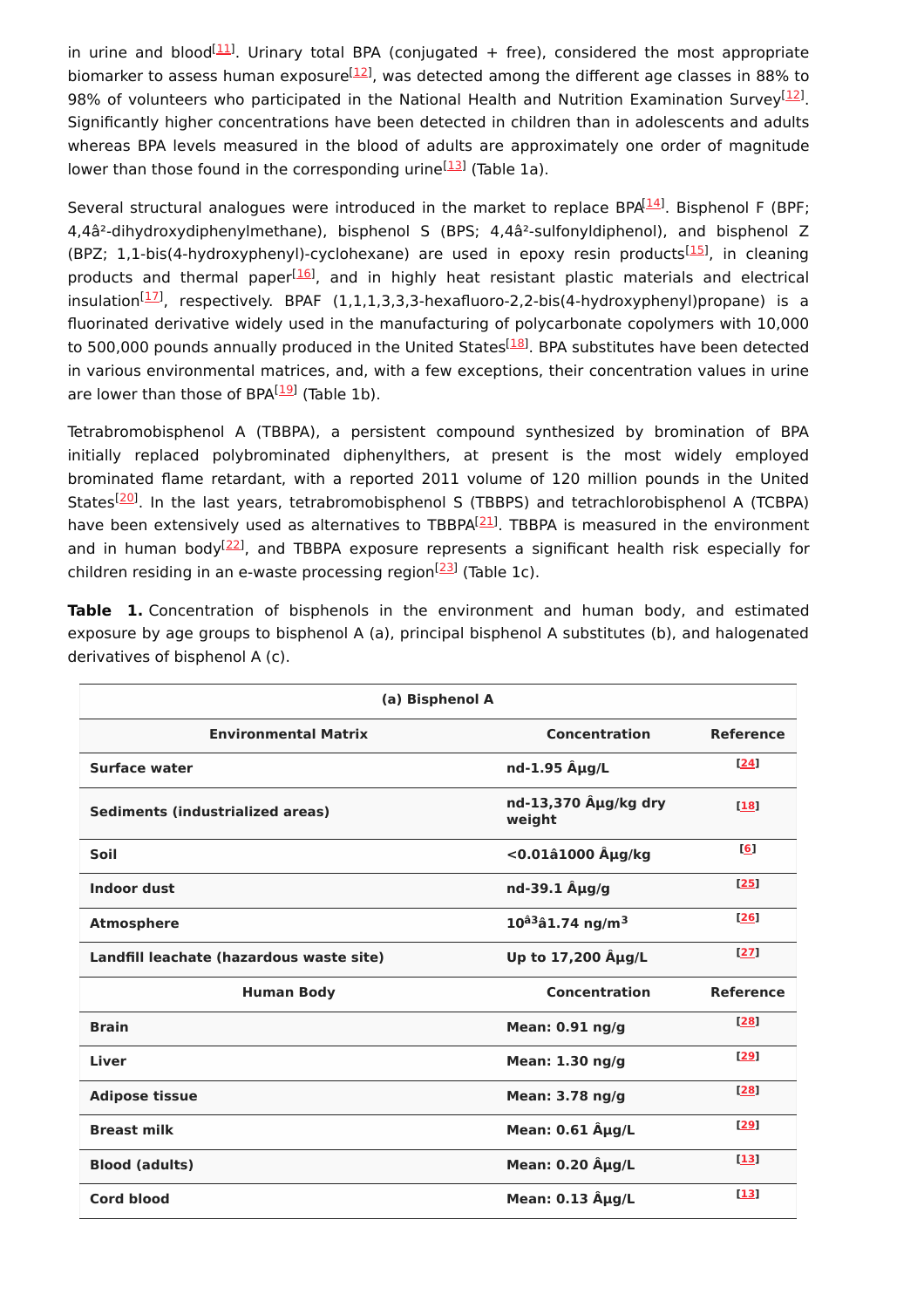| <b>Urine (European adult population)</b>                              | <b>Geometric mean:</b><br>$2.5a3.6$ $\hat{A}\mu g/L$ | [8]              |
|-----------------------------------------------------------------------|------------------------------------------------------|------------------|
| Urine (North America children)                                        | <b>Geometric mean:</b><br>$1.3a3.7$ $\hat{A}\mu g/L$ | $\mathbf{[8]}$   |
| Urine (North America adults)                                          | <b>Geometric mean:</b><br>$1.0$ â $2.6$ Â $\mu$ g/L  | $^{[8]}$         |
| <b>Age Group/Source of Exposure</b>                                   | <b>Average External</b><br><b>Exposure</b>           | <b>Reference</b> |
| Infants (0â3 month)/Formula fed from polycarbonate<br>bottles         | 2.4 Aug/kg/day                                       | [30]             |
| Infants (0â6 month)/Formula fed from non-<br>polycarbonate bottles    | $0.03$ $\hat{A}\mu g/kg$ /day                        | $\mathbf{[8]}$   |
| Infants (6â12 month) and toddlers (12â36<br>month)/Diet               | 0.375 Aug/kg/day                                     | [8]              |
| Infants (6â12 month) and toddlers (12â36<br>month)/Oral dust and toys | 0.007â0.009 µg/kg/day                                | $\mathbf{[8]}$   |
| Infants (0â12 month) and toddlers (12â36<br>month)/Inhalation         | 0.7 µg/kg/day                                        | [8]              |
| <b>General population (&gt;3 years)/Diet</b>                          | 0.116â0.290 μg/kg/day                                | <u>[8]</u>       |
| General population (>3 years)/Thermal paper                           | 0.059â0.094 µg/kg/day                                | $\blacksquare$   |
| <b>General population (&gt;3 years)/Cosmetics</b>                     | 0.002 µg/kg/day                                      | [8]              |
| General population (>3 years)/Inhalation                              | $0.2$ â $0.4$ Aµg/kg/day                             | $\mathbf{[8]}$   |
|                                                                       |                                                      |                  |
| (b) Principal Bisphenol A Substitutes                                 |                                                      |                  |
| <b>Environmental Matrix</b>                                           | Concentration                                        | <b>Reference</b> |
| <b>Surface water (BPF)</b>                                            | nd-2.850 Aug/L                                       | [24]             |
| Sediments in industrialized areas (BPF)                               | nd-9650 µg/kg dry<br>weight                          | [18]             |
| Indoor dust (sum of several bisphenols including BPF,<br>BPS, BPZ)    | 0.00083â26.6 Î1/4g/g                                 | [26]             |
| <b>Human Body</b>                                                     | <b>Concentration</b>                                 | <b>Reference</b> |
| Urine (BPS: general populationâUSA/Asian countries)                   | <b>Geometric mean:</b><br>0.030â1.18 µg/L            | $[31]$           |
| <b>Age Group</b>                                                      | <b>Estimated Exposure</b>                            | <b>Reference</b> |
| Children and adolescents (<20 years) aUSA/Asian<br>countries (BPS)    | <b>Median: 0.009</b><br>μg/kg/day                    | [31]             |
| Adults (â¥20 years) â USA/Asian countries (BPS)                       | <b>Median: 0.004</b><br>$\hat{I}^{1/4}$ g/kg/day     | [31]             |
| (c) Tetrabromobisphenol A                                             |                                                      |                  |
| <b>Environmental Matrix</b>                                           | <b>Concentration</b>                                 | <b>Reference</b> |
| Atmosphere (e-waste dismantling site)                                 | 66.01 $\hat{a}$ 95.04 ng/m <sup>3</sup>              | 32]              |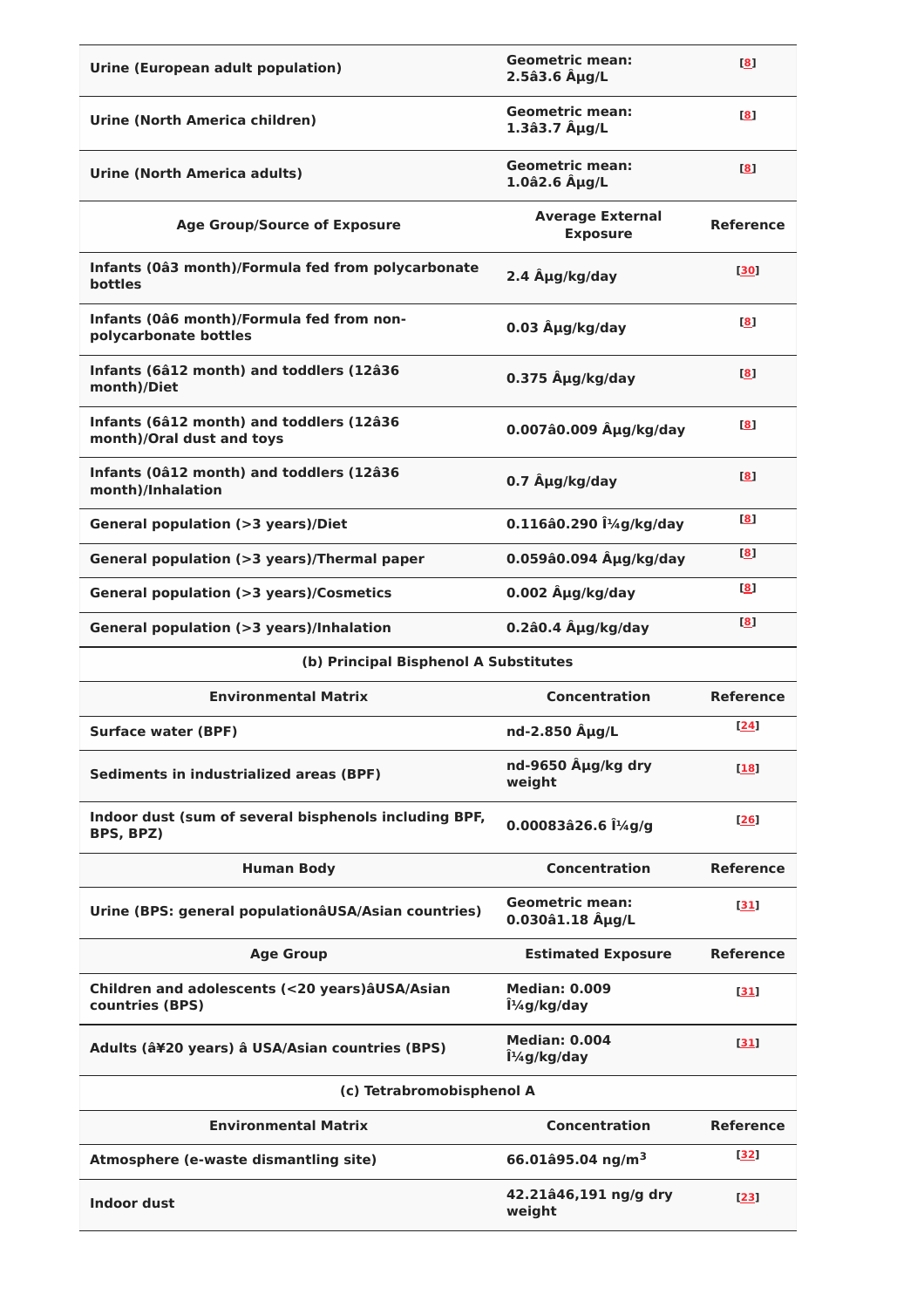| <b>Sediments</b>                                | Up to 518 ng/g                             | [33]             |
|-------------------------------------------------|--------------------------------------------|------------------|
| Soil (industrialized areas)                     | 1.64â7758 ng/g dry<br>weight               | $[34]$           |
| Surface water                                   | $0.85$ â4.87 Î $\frac{1}{4}$ g/L           | [33]             |
| <b>Human Body</b>                               | Concentration                              | <b>Reference</b> |
| <b>Breast milk</b>                              | 4.110 ng/g lipid weight                    | [35]             |
| Cord serum                                      | Mean: 0.199 ng/g fresh<br>weight           | <b>F351</b>      |
| Age group/Source of Exposure                    | <b>Average External</b><br><b>Exposure</b> | <b>Reference</b> |
| <b>Infants/Breast-feeding</b>                   | $< 0.00018$ â $0.171$<br>$1/4$ g/kg/day    | [36]             |
| Infants/Dust ingestion (e-waste recycling site) | 0.00031â0.054<br>μg/kg/day                 | [23]             |
| Adults/Dust ingestion (e-waste recycling site)  | 0.00004â0.0075<br>μg/kg/day                | [23]             |
| <b>Adults/High fish consumers</b>               | 0.00026 μg/kg/day                          | [36]             |

#### **References**

- <span id="page-3-0"></span>1. Antonia M. Calafat; Xiaoyun Ye; Lee-Yang Wong; John A. Reidy; Larry L. Needham; Exposure of the U.S. Population to Bisphenol A and 4- tertiary -Octylphenol: 2003â2004. Environmental Health Perspectives **2008**, 116, 39-44, [10.1289/ehp.10753](http://doi.org/10.1289/ehp.10753).
- <span id="page-3-1"></span>2. Jaromir MichaÅowicz; Bisphenol A â Sources, toxicity and biotransformation. Environmental Toxicology and Pharmacology **2014**, 37, 738-758, [10.1016/j.etap.2014.02.003](http://doi.org/10.1016/j.etap.2014.02.003).
- <span id="page-3-2"></span>3. Shelby Flint; Tricia Markle; Sarah Thompson; Elizabeth Wallace; Bisphenol A exposure, effects, and policy: A wildlife perspective. Journal of Environmental Management **2012**, 104, 19-34, [10.1016/j.jenvman.2012.03.021](http://doi.org/10.1016/j.jenvman.2012.03.021).
- <span id="page-3-3"></span>4. Adeline Colin; Cristina Bach; Christophe Rosin; Jean-François Munoz; Xavier Dauchy; Is Drinking Water a Major Route of Human Exposure to Alkylphenol and Bisphenol Contaminants in France?. Archives of Environmental Contamination and Toxicology **2013**, 66, 86-99, [10.1007/s00244-](http://doi.org/10.1007/s00244-013-9942-0) 013-9942-0.
- <span id="page-3-4"></span>5. Laura Canesi; Elena Fabbri; Environmental Effects of BPA. Dose-Response **2015**, 13, 1559325815598304, [10.1177/1559325815598304](http://doi.org/10.1177/1559325815598304).
- <span id="page-3-5"></span>6. Jone Corrales; Lauren A. Kristofco; W. Baylor Steele; Brian S. Yates; Christopher S. Breed; E. Spencer Williams; Bryan W. Brooks; Global Assessment of Bisphenol A in the Environment. Dose-Response **2015**, 13, 155932581559830, [10.1177/1559325815598308](http://doi.org/10.1177/1559325815598308).
- <span id="page-3-6"></span>7. Sarah A. Vogel; The Politics of Plastics: The Making and Unmaking of Bisphenol A âSafetyâ. American Journal of Public Health **2009**, 99, S559-S566, [10.2105/ajph.2008.159228](http://doi.org/10.2105/ajph.2008.159228).
- <span id="page-3-7"></span>8. EFSA, European Food Safety Authority. Scientific Opinion on the risks to public health related to the presence of bisphenol A (BPA) in foodstuffs. EFSA Panel on Food Contact Materials E Flavourings and Processing Aids (CEF). EFSA J. 2015, 13, 3978.
- <span id="page-3-8"></span>9. Commission Directive 2011/8/EU of 28 January 2011 amending Directive 2002/72/EC as regards the restriction of use of Bisphenol A in plastic infant feeding bottles (Text with EEA relevance 4).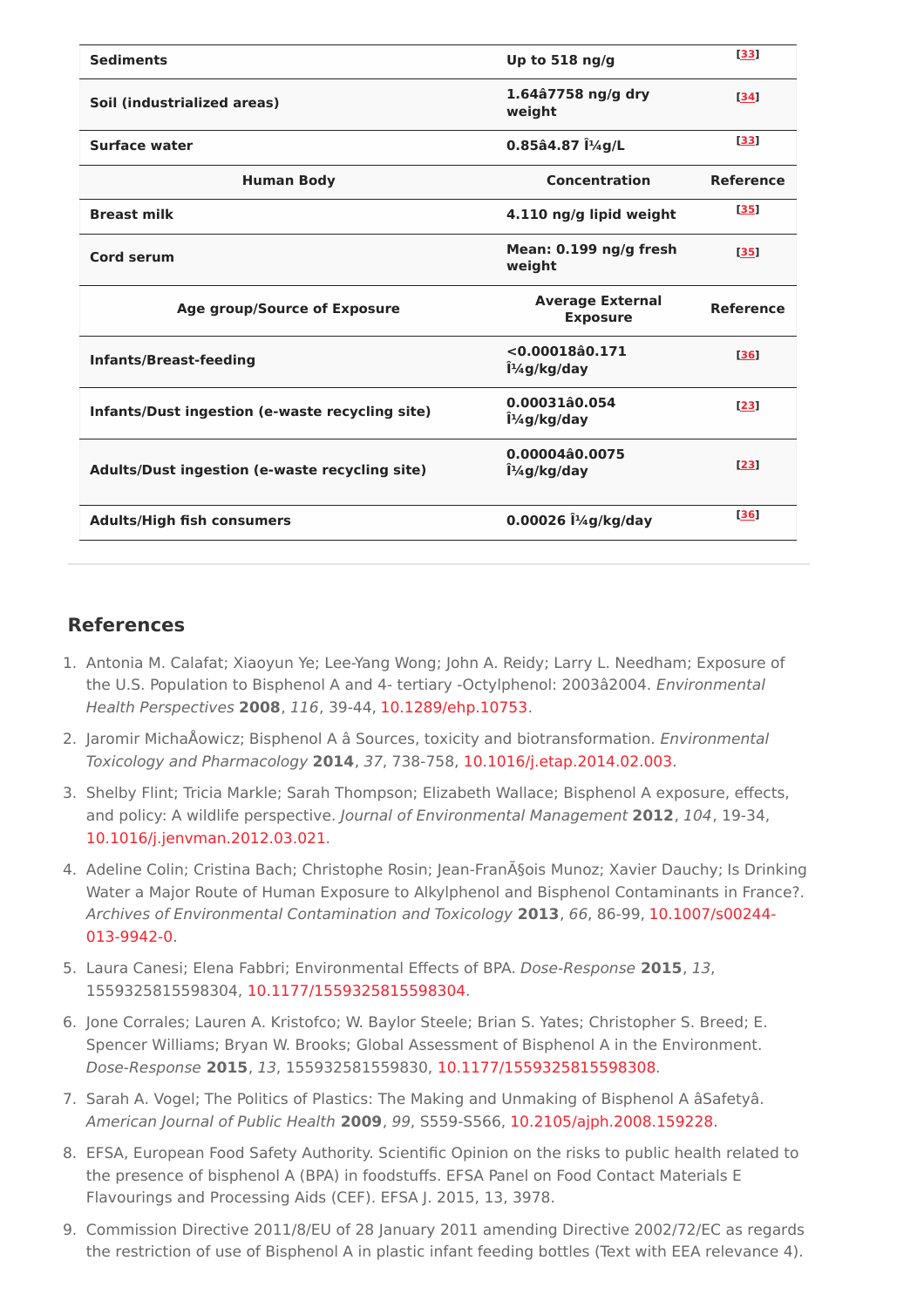Available online: https://eur-lex.europa.eu/LexUriServ/LexUriServ.do? uri=OJ:L:2011:026:0011:0014:EN:PDF (accessed on 14 February 2020).

- <span id="page-4-0"></span>10. Food and Drug Administration (FDA). Food Additive Regulations Amended to No Longer Provide for the Use of BPA-Based Materials in Baby Bottles, Sippy Cups, and Infant Formula Packaging. In 2012, 77 Fed. Reg. 41,899. Available online: https://www.federalregister.gov/documents/2012/07/17/2012-17366/indirect-food-additivespolymers (accessed on 14 February 2020).
- <span id="page-4-1"></span>11. Laura N. Vandenberg; Russ Hauser; Michele Marcus; Nicolas Olea; Wade V. Welshons; Human exposure to bisphenol A (BPA). Reproductive Toxicology **2007**, 24, 139-177, [10.1016/j.reprotox.2007.07.010](http://doi.org/10.1016/j.reprotox.2007.07.010).
- <span id="page-4-2"></span>12. CDC (Centers for Disease Control and Prevention). Fourth National Report on Human Exposure to Environmental Chemicals; CDC: Atlanta, GA, USA, 2013; pp. 1â770
- <span id="page-4-3"></span>13. Tao Zhang; Hongwen Sun; Kurunthachalam Kannan; Blood and Urinary Bisphenol A Concentrations in Children, Adults, and Pregnant Women from China: Partitioning between Blood and Urine and Maternal and Fetal Cord Blood. Environmental Science & Technology **2013**, 47, 4686-4694, [10.1021/es303808b](http://doi.org/10.1021/es303808b).
- <span id="page-4-4"></span>14. SangWoo Lee; Cheolmin Kim; Hyesoo Shin; Young Lim Kho; Kyungho Choi; Comparison of thyroid hormone disruption potentials by bisphenols A, S, F, and Z in embryo-larval zebrafish. Chemosphere **2019**, 221, 115-123, [10.1016/j.chemosphere.2019.01.019](http://doi.org/10.1016/j.chemosphere.2019.01.019).
- <span id="page-4-5"></span>15. Guo-Min Huang; Xiao-Feng Tian; Xue-Dong Fang; Fu-Jian Ji; Waterborne exposure to bisphenol F causes thyroid endocrine disruption in zebrafish larvae. Chemosphere **2016**, 147, 188-194, [10.1016/j.chemosphere.2015.12.080](http://doi.org/10.1016/j.chemosphere.2015.12.080).
- <span id="page-4-6"></span>16. Johanna R. Rochester; Ashley L. Bolden; Bisphenol S and F: A Systematic Review and Comparison of the Hormonal Activity of Bisphenol A Substitutes. Environmental Health Perspectives **2015**, 123, 643-650, [10.1289/ehp.1408989](http://doi.org/10.1289/ehp.1408989).
- <span id="page-4-7"></span>17. J.I. Cacho; N. Campillo; P. Viñas; M. HernÃ;ndez-CÃ<sup>3</sup>rdoba; Stir bar sorptive extraction coupled to gas chromatographyâmass spectrometry for the determination of bisphenols in canned beverages and filling liquids of canned vegetables. Journal of Chromatography A **2012**, 1247, 146-153, [10.1016/j.chroma.2012.05.064](http://doi.org/10.1016/j.chroma.2012.05.064).
- <span id="page-4-8"></span>18. Chunyang Liao; Fang Liu; Hyo-Bang Moon; Nobuyoshi Yamashita; Sehun Yun; Kurunthachalam Kannan; Bisphenol Analogues in Sediments from Industrialized Areas in the United States, Japan, and Korea: Spatial and Temporal Distributions. Environmental Science & Technology **2012**, 46, 11558-11565, [10.1021/es303191g](http://doi.org/10.1021/es303191g).
- <span id="page-4-9"></span>19. Xiaoliu Zhou; Joshua P. Kramer; Antonia M. Calafat; Xiaoyun Ye; Automated on-line columnswitching high performance liquid chromatography isotope dilution tandem mass spectrometry method for the quantification of bisphenol A, bisphenol F, bisphenol S, and 11 other phenols in urine. Journal of Chromatography B **2014**, 944, 152-156, [10.1016/j.jchromb.2013.11.009](http://doi.org/10.1016/j.jchromb.2013.11.009).
- <span id="page-4-10"></span>20. Office of Chemical Safety & Pollution Prevention, EPA. Doc. No.740-R1-4004, TSCA Work Plan Chemical Problem Formulation and Initial Assessment: Tetrabromobisphenol A and Related Chemicals Cluster Flame Retardants 10, 2015. Available online: https://www.epa.gov/sites/production/files/2015- 09/documents/tbbpa\_problem\_formulation\_august\_2015.pdf (accessed on 14 February 2020).
- <span id="page-4-11"></span>21. Nuoya Yin; Shaojun Liang; Shengxian Liang; Renjun Yang; Bowen Hu; Zhanfen Qin; Aifeng Liu; Francesco Faiola; TBBPA and Its Alternatives Disturb the Early Stages of Neural Development by Interfering with the NOTCH and WNT Pathways. Environmental Science & Technology **2018**, 52, 5459-5468, [10.1021/acs.est.8b00414](http://doi.org/10.1021/acs.est.8b00414).
- <span id="page-4-12"></span>22. Tyler Malkoske; Yulin Tang; Wenying Xu; Shuili Yu; Hongtao Wang; A review of the environmental distribution, fate, and control of tetrabromobisphenol A released from sources. Science of The Total Environment **2016**, null, 1608-1617, [10.1016/j.scitotenv.2016.06.062](http://doi.org/10.1016/j.scitotenv.2016.06.062).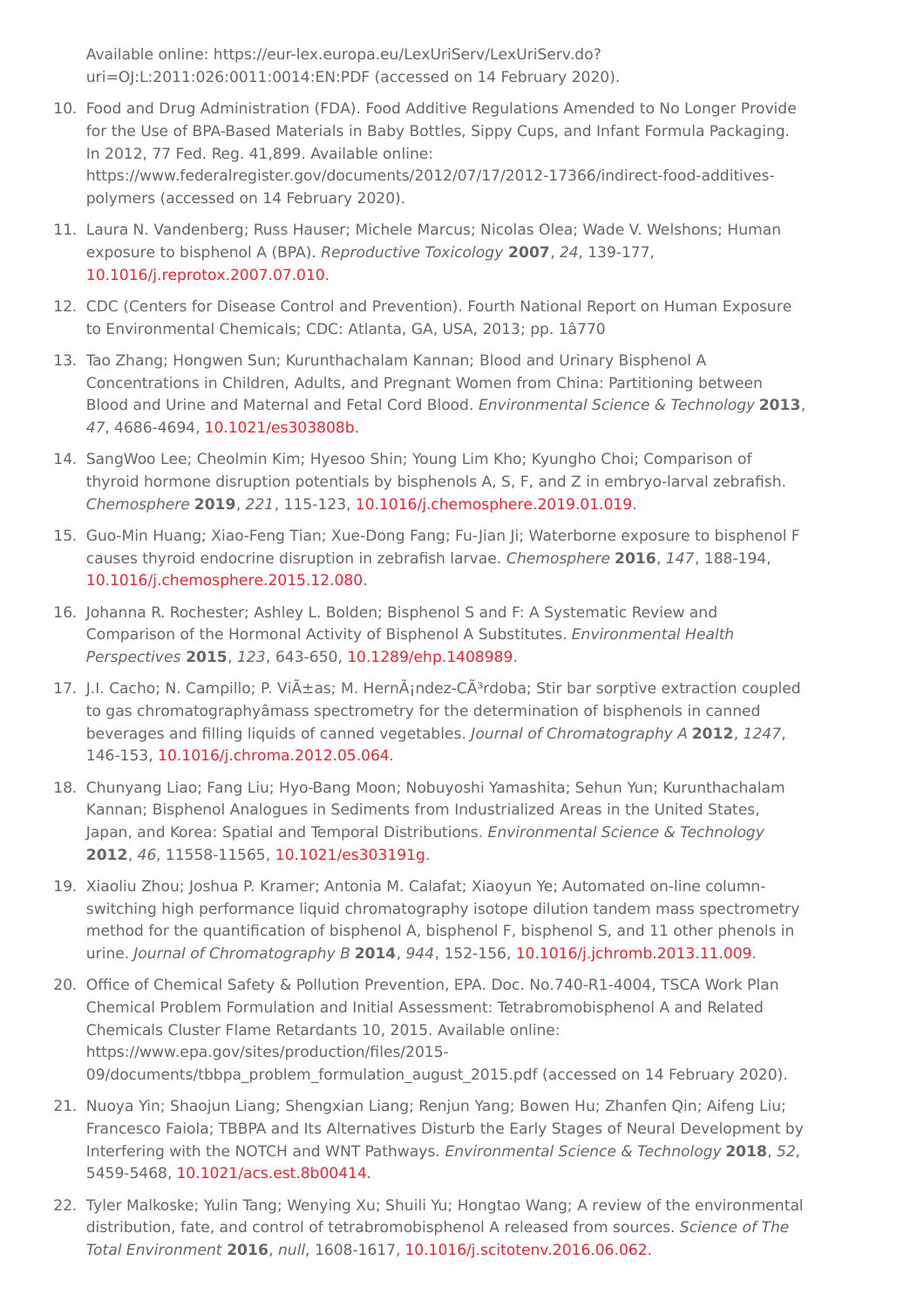- <span id="page-5-0"></span>23. Yuanyuan Wu; Yanyan Li; Duan Kang; Jingjing Wang; Yanfang Zhang; Dongli Du; Bishu Pan; Zhenkun Lin; Changjiang Huang; Qiaoxiang Dong; et al. Tetrabromobisphenol A and heavy metal exposure via dust ingestion in an e-waste recycling region in Southeast China. Science of The Total Environment **2016**, 541, 356-364, [10.1016/j.scitotenv.2015.09.038](http://doi.org/10.1016/j.scitotenv.2015.09.038).
- <span id="page-5-1"></span>24. Eriko Yamazaki; Nobuyoshi Yamashita; Sachi Taniyasu; James Lam; Paul K.S. Lam; Hyo-Bang Moon; Yunsun Jeong; Pranav Kannan; Hema Achyuthan; Natesan Munuswamy; et al. Bisphenol A and other bisphenol analogues including BPS and BPF in surface water samples from Japan, China, Korea and India. Ecotoxicology and Environmental Safety **2015**, 122, 565-572, [10.1016/j.ecoenv.2015.09.029](http://doi.org/10.1016/j.ecoenv.2015.09.029).
- <span id="page-5-2"></span>25. Chunyang Liao; Fang Liu; Ying Guo; Hyo-Bang Moon; Haruhiko Nakata; Qian Wu; Kurunthachalam Kannan; Occurrence of Eight Bisphenol Analogues in Indoor Dust from the United States and Several Asian Countries: Implications for Human Exposure. Environmental Science & Technology **2012**, 46, 9138-9145, [10.1021/es302004w](http://doi.org/10.1021/es302004w).
- <span id="page-5-3"></span>26. Pingqing Fu; Kimitaka Kawamura; Ubiquity of bisphenol A in the atmosphere. Environmental Pollution **2010**, 158, 3138-3143, [10.1016/j.envpol.2010.06.040](http://doi.org/10.1016/j.envpol.2010.06.040).
- <span id="page-5-4"></span>27. Takashi Yamamoto; Akio Yasuhara; Hiroaki Shiraishi; Osami Nakasugi; Bisphenol A in hazardous waste landfill leachates. Chemosphere **2001**, 42, 415-418, [10.1016/s0045-6535\(00\)00079-5](http://doi.org/10.1016/s0045-6535(00)00079-5).
- <span id="page-5-5"></span>28. Tinne Geens; Hugo Neels; Adrian Covaci; Distribution of bisphenol-A, triclosan and nnonylphenol in human adipose tissue, liver and brain. Chemosphere **2012**, 87, 796-802, [10.1016/j.chemosphere.2012.01.002](http://doi.org/10.1016/j.chemosphere.2012.01.002).
- <span id="page-5-6"></span>29. Yen Sun; Miki Irie; Naoya Kishikawa; Mitsuhiro Wada; Naotaka Kuroda; Kenichiro Nakashima; Determination of bisphenol A in human breast milk by HPLC with column-switching andï¬uorescence detection. Biomedical Chromatography **2004**, 18, 501-507, [10.1002/bmc.345](http://doi.org/10.1002/bmc.345).
- <span id="page-5-7"></span>30. World Health Organization & Food and Agriculture Organization of the United Nations (2011). In Proceedings of the Joint FAO/WHO Expert Meeting to Review Toxicological and Health Aspects of Bisphenol A: Final Report, Including Report of Stakeholder Meeting on Bisphenol A, Ottawa, ON, Canada, 1â5 November 2010. Available online: https://apps.who.int/iris/bitstream/handle/10665/44624/97892141564274\_eng.pdf? sequence=1&isAllowed=y (accessed on 14 February 2020)
- <span id="page-5-8"></span>31. Chunyang Liao; Fang Liu; Husam Alomirah; Vu Duc Loi; Mustafa Ali Mohd; Hyo-Bang Moon; Haruhiko Nakata; Kurunthachalam Kannan; Bisphenol S in Urine from the United States and Seven Asian Countries: Occurrence and Human Exposures. Environmental Science & Technology **2012**, 46, 6860-6866, [10.1021/es301334j](http://doi.org/10.1021/es301334j).
- <span id="page-5-9"></span>32. Kou Liu; Jun Li; Shengjun Yan; Wei Zhang; Yaojian Li; Dan Han; A review of status of tetrabromobisphenol A (TBBPA) in China. Chemosphere **2016**, 148, 8-20, [10.1016/j.chemosphere.2016.01.023](http://doi.org/10.1016/j.chemosphere.2016.01.023).
- <span id="page-5-10"></span>33. Suwen Yang; Shengrui Wang; Hongliang Liu; Zhenguang Yan; Tetrabromobisphenol A: tissue distribution in fish, and seasonal variation in water and sediment of Lake Chaohu, China. Environmental Science and Pollution Research **2012**, 19, 4090-4096, [10.1007/s11356-012-](http://doi.org/10.1007/s11356-012-1023-9) 1023-9.
- <span id="page-5-11"></span>34. Zhi-Cheng Zhu; She-Jun Chen; Jing Zheng; Mi Tian; An-Hong Feng; Xiao-Jun Luo; Bi-Xian Mai; Occurrence of brominated flame retardants (BFRs), organochlorine pesticides (OCPs), and polychlorinated biphenyls (PCBs) in agricultural soils in a BFR-manufacturing region of North China. Science of The Total Environment **2014**, 481, 47-54, [10.1016/j.scitotenv.2014.02.023.](http://doi.org/10.1016/j.scitotenv.2014.02.023)
- <span id="page-5-12"></span>35. Gaud Dervilly-Pinel; Jean-Philippe Antignac; Daniel Zalko; Alain Berrebi; Jean-Pierre Cravedi; Daniel Maume; Philippe Marchand; Fabrice Monteau; Anne Riu; Fran§ois Andre; et al. Exposure assessment of French women and their newborns to tetrabromobisphenol-A: Occurrence measurements in maternal adipose tissue, serum, breast milk and cord serum. Chemosphere **2008**, 73, 1036-1041, [10.1016/j.chemosphere.2008.07.084](http://doi.org/10.1016/j.chemosphere.2008.07.084).